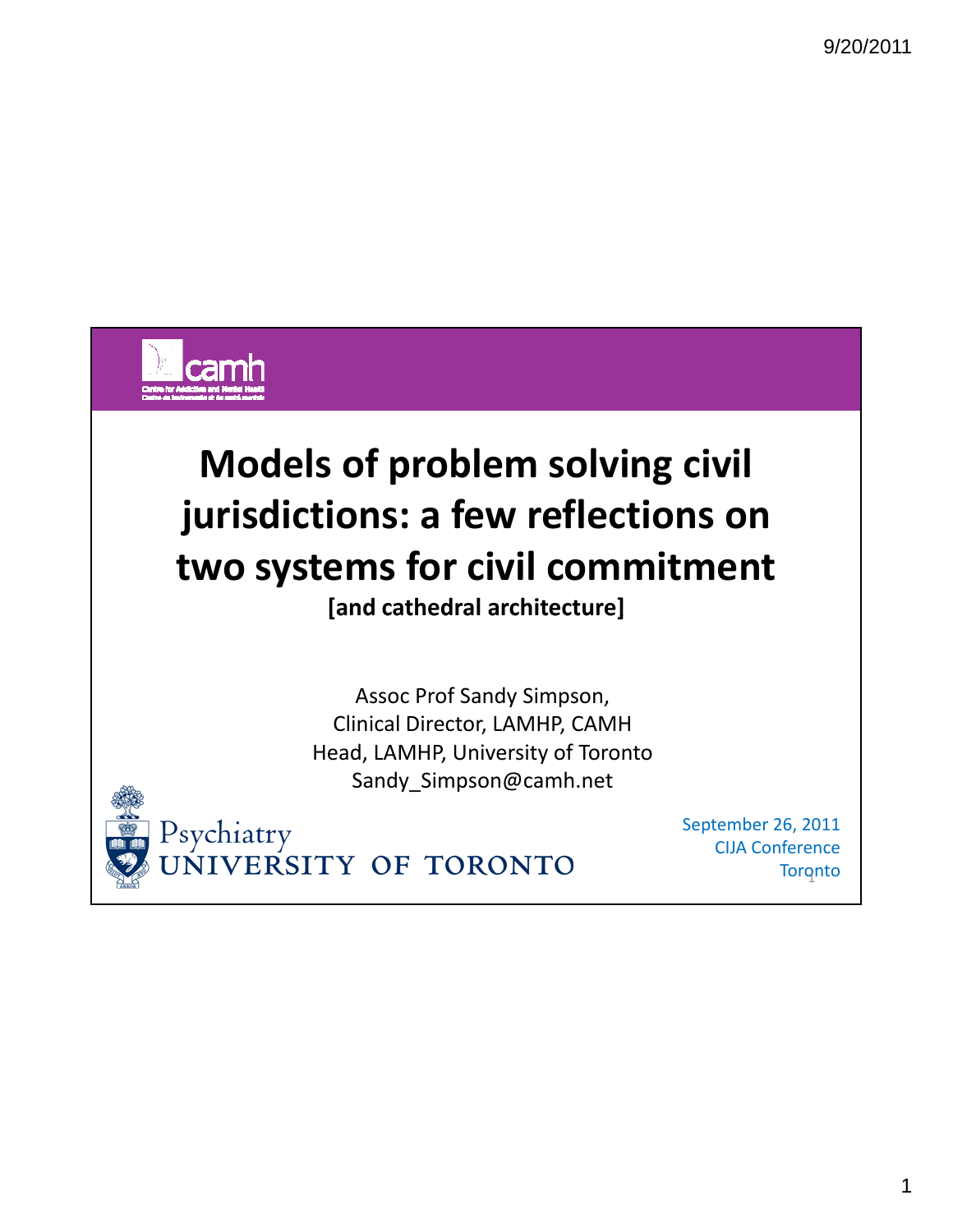# **Outline**

### I will not address:

- Why Canadian mental health law has developed as it has?
- How lawyers should operate? [not for me to say]

### What I will try and address:

- Examine 2 jurisdictions I either know a lot about [NZ] or a little about [Ontario] in relation to one aspect of civil commitment: involuntary hospitalization [if time permits, one other approach]
- By contrasting these consider what is necessary for mechanisms in mental health law to function well.
- Importance of systems of accountability or standard setting that work on multiple levels
- Litigation as one, but only one approach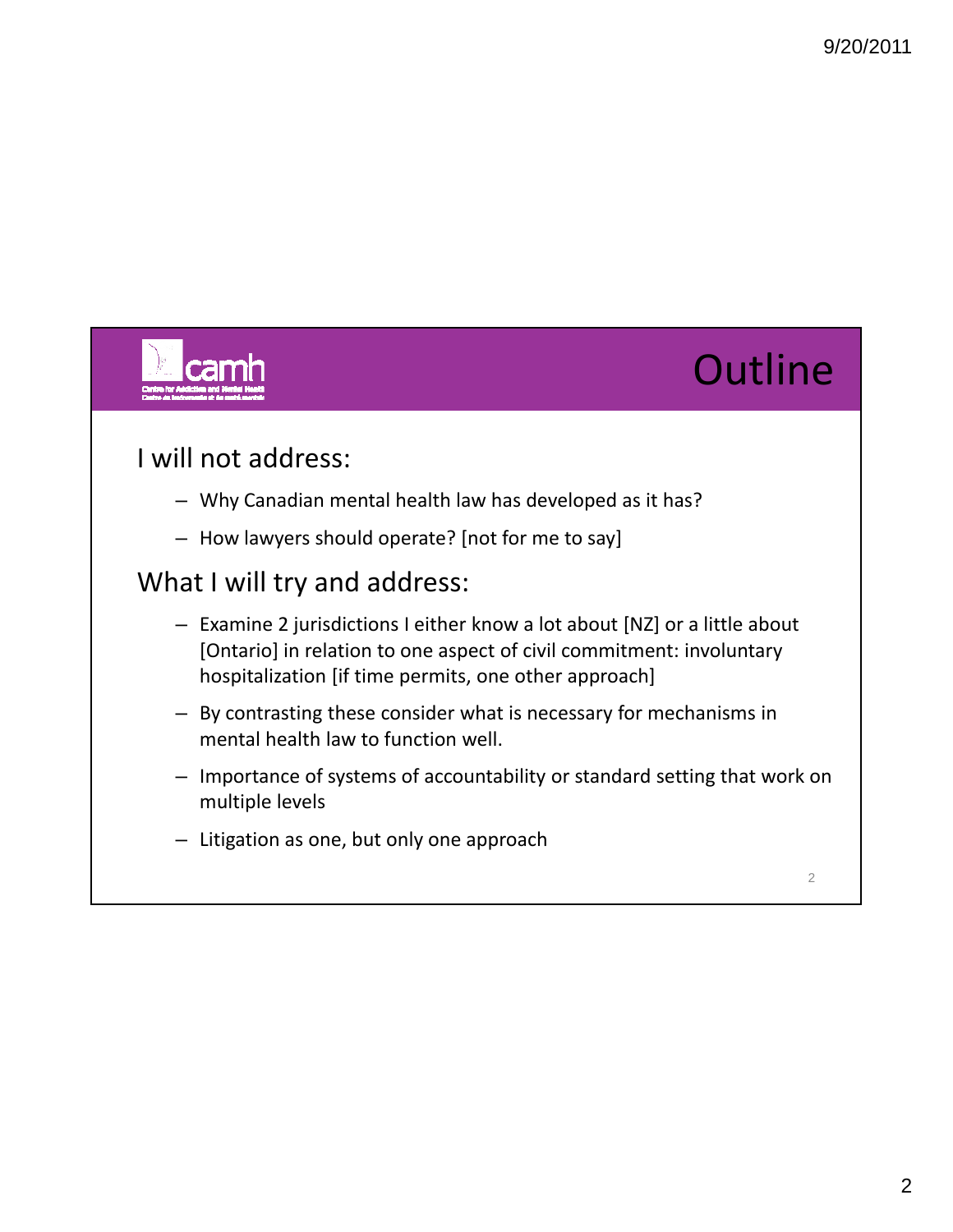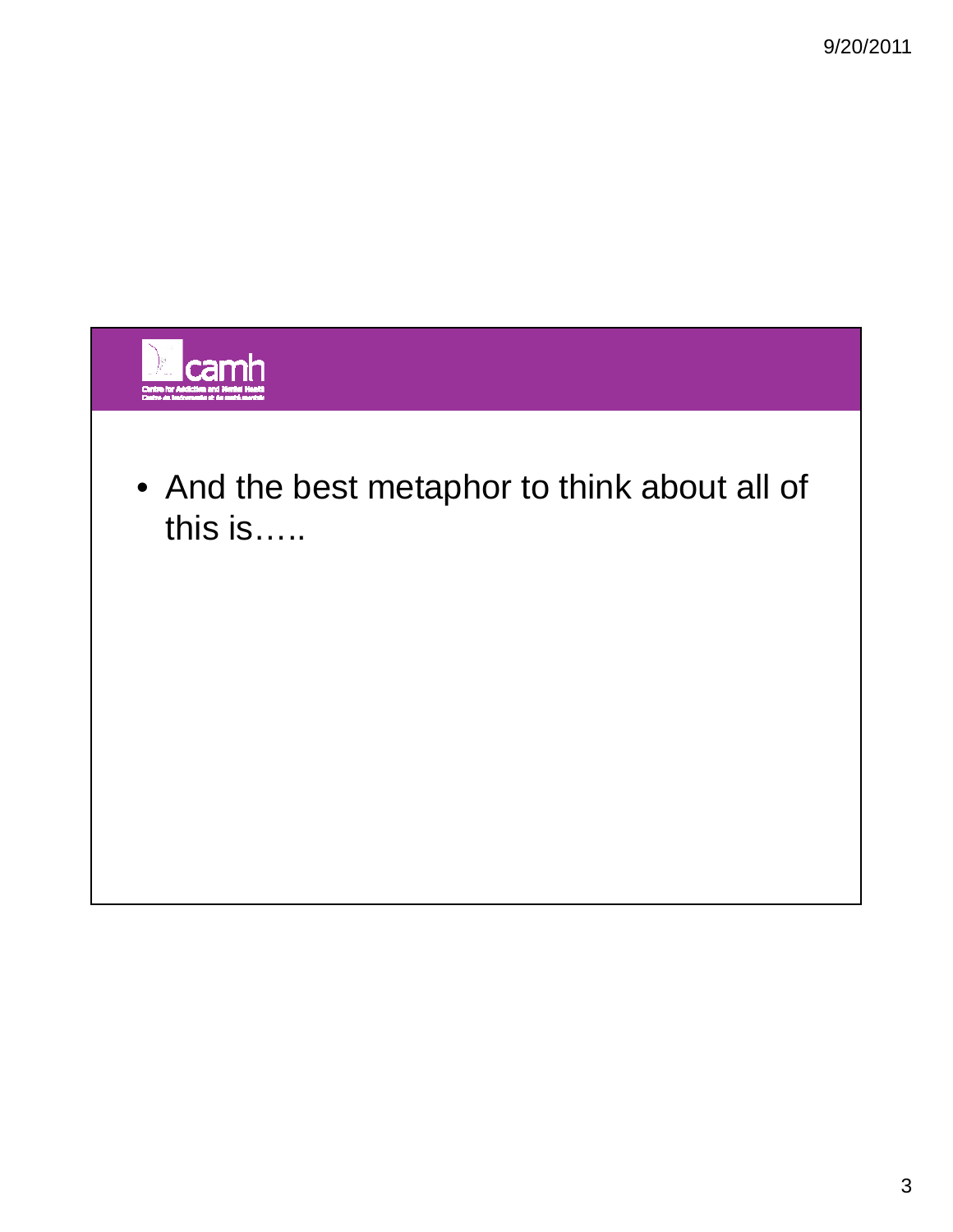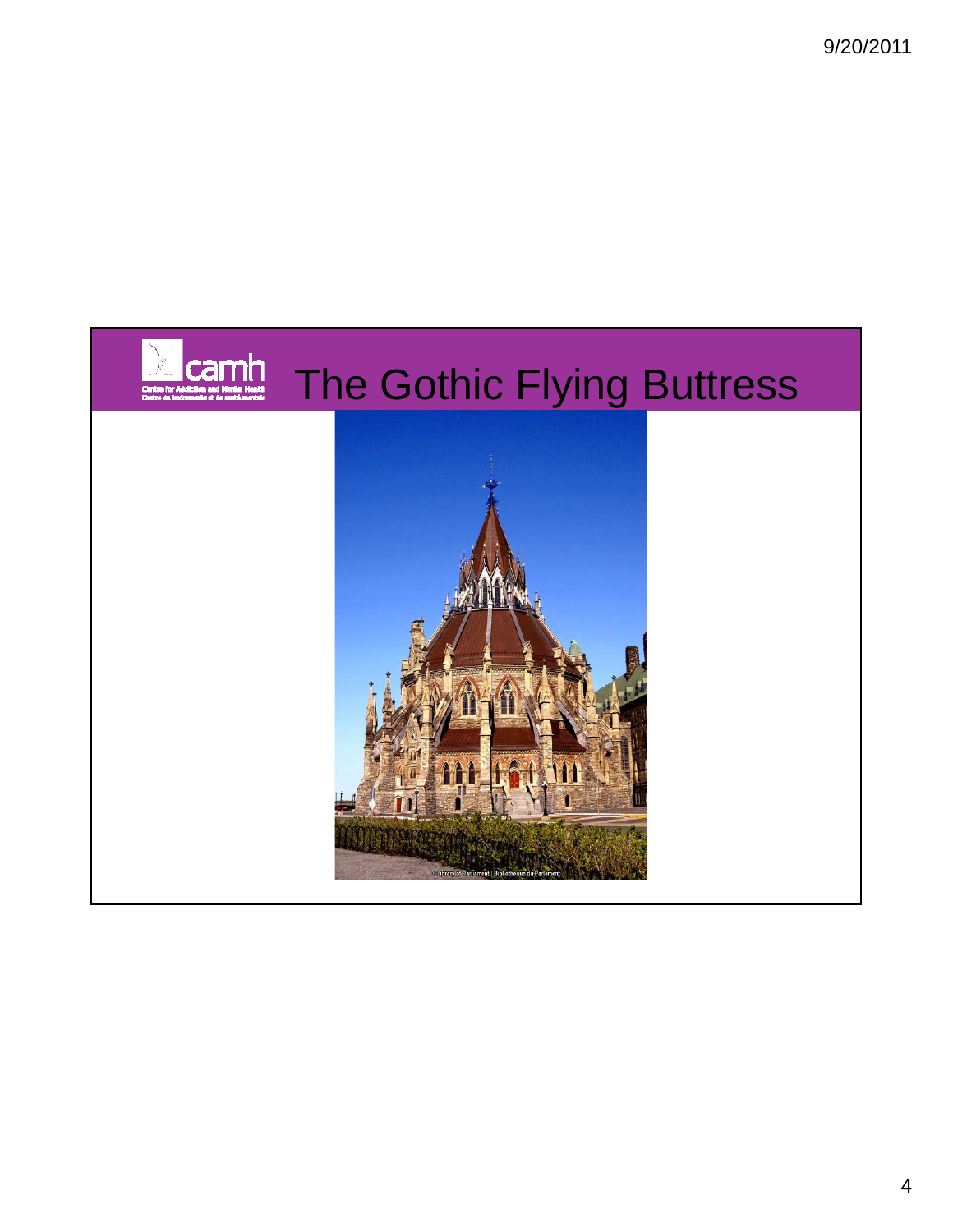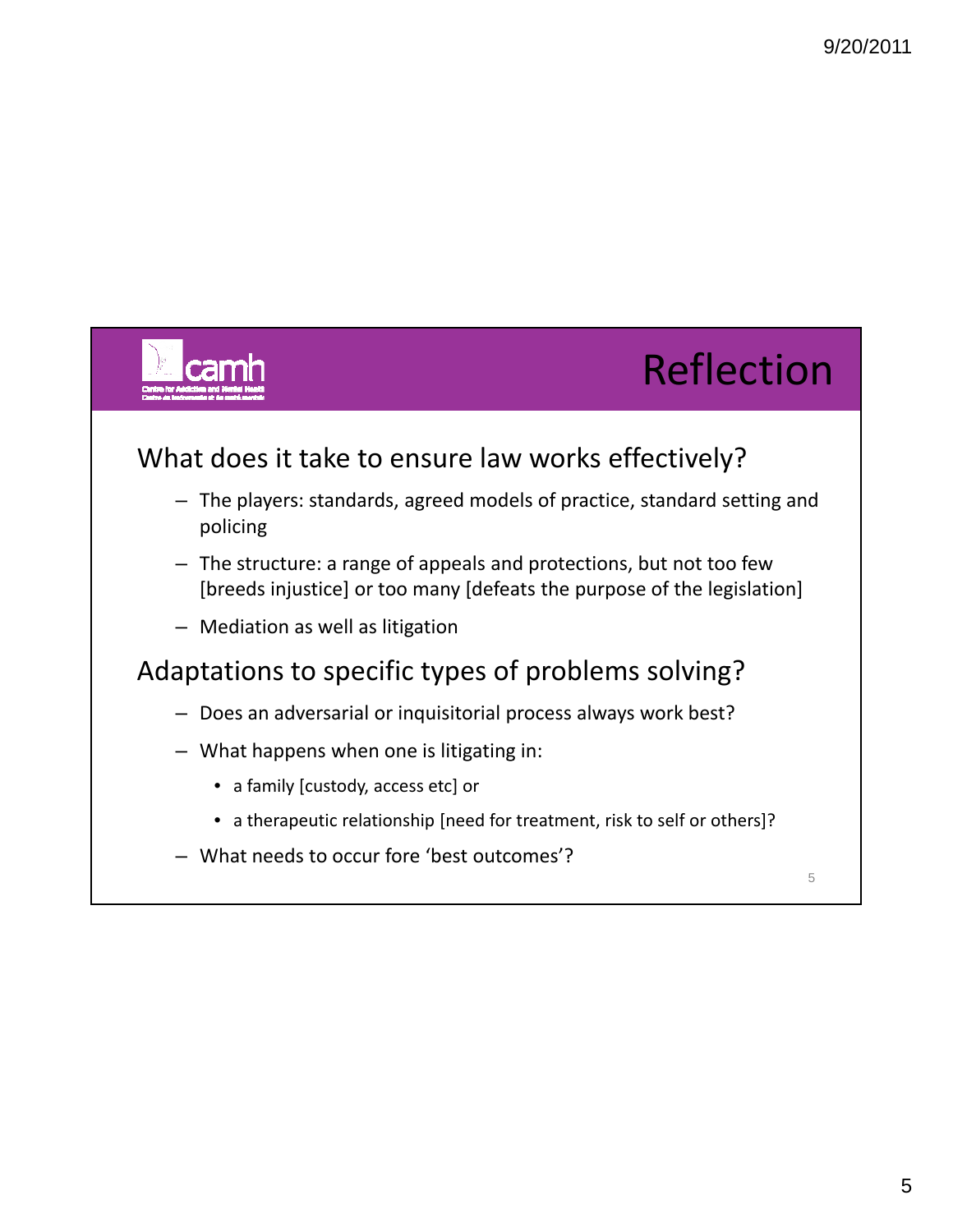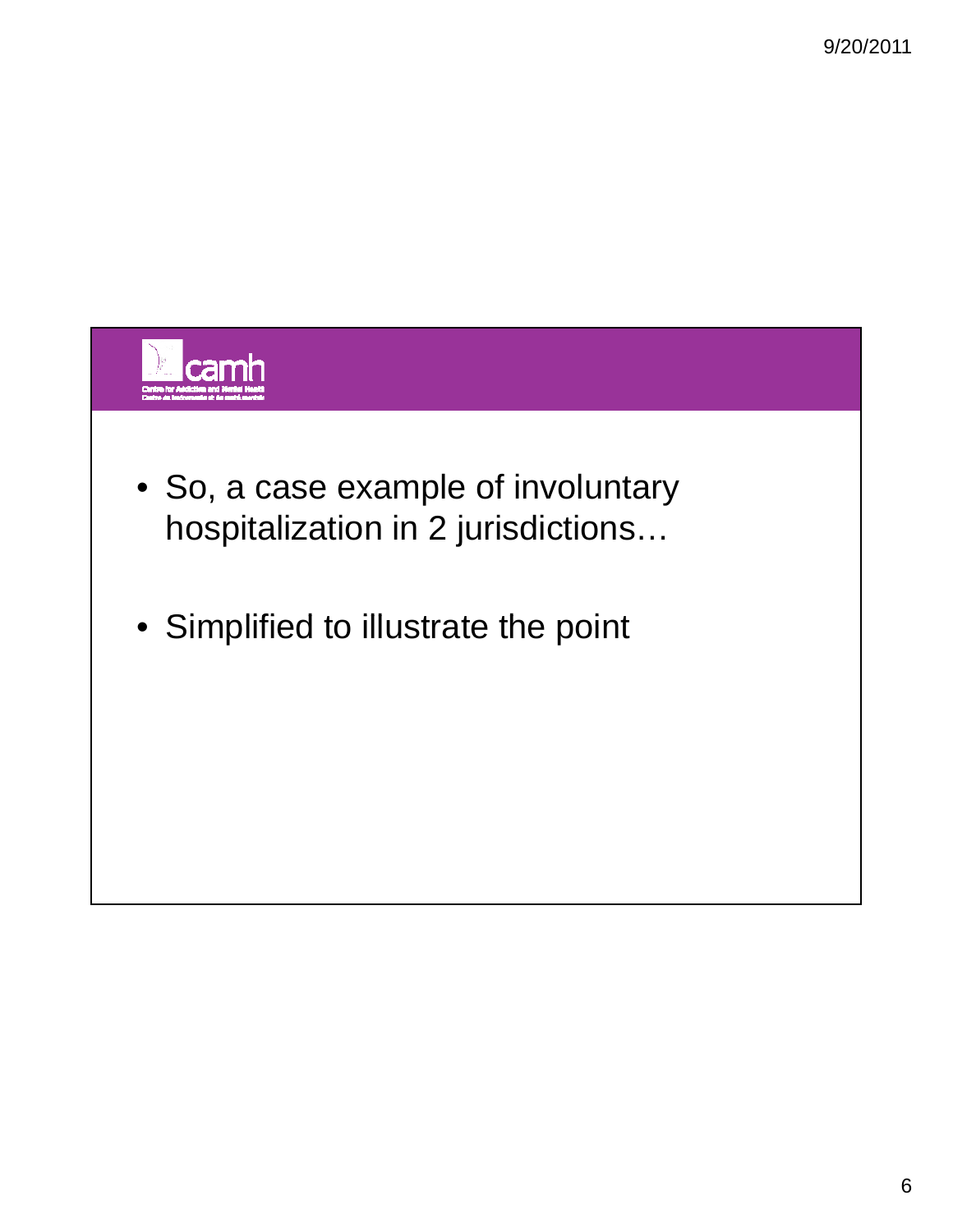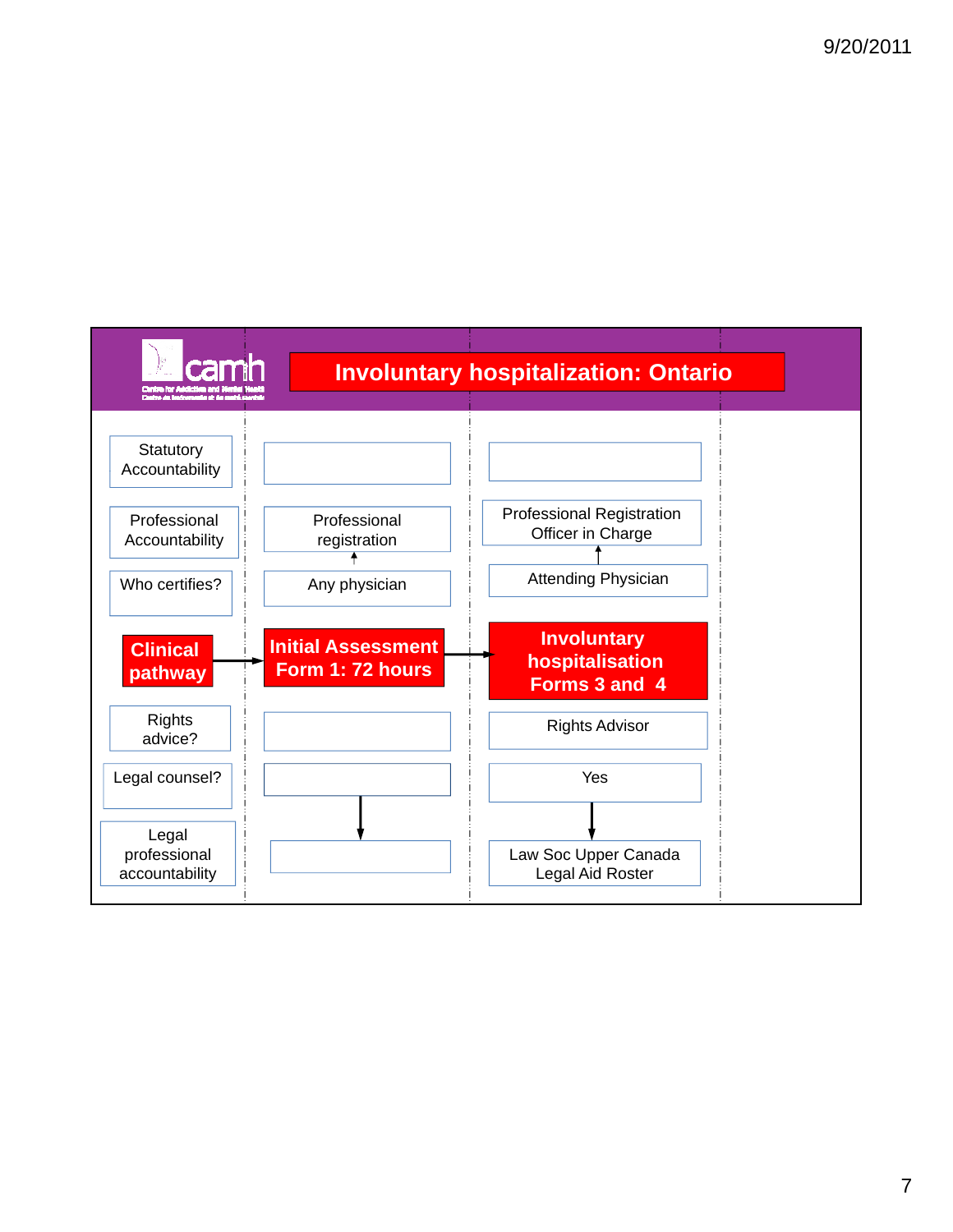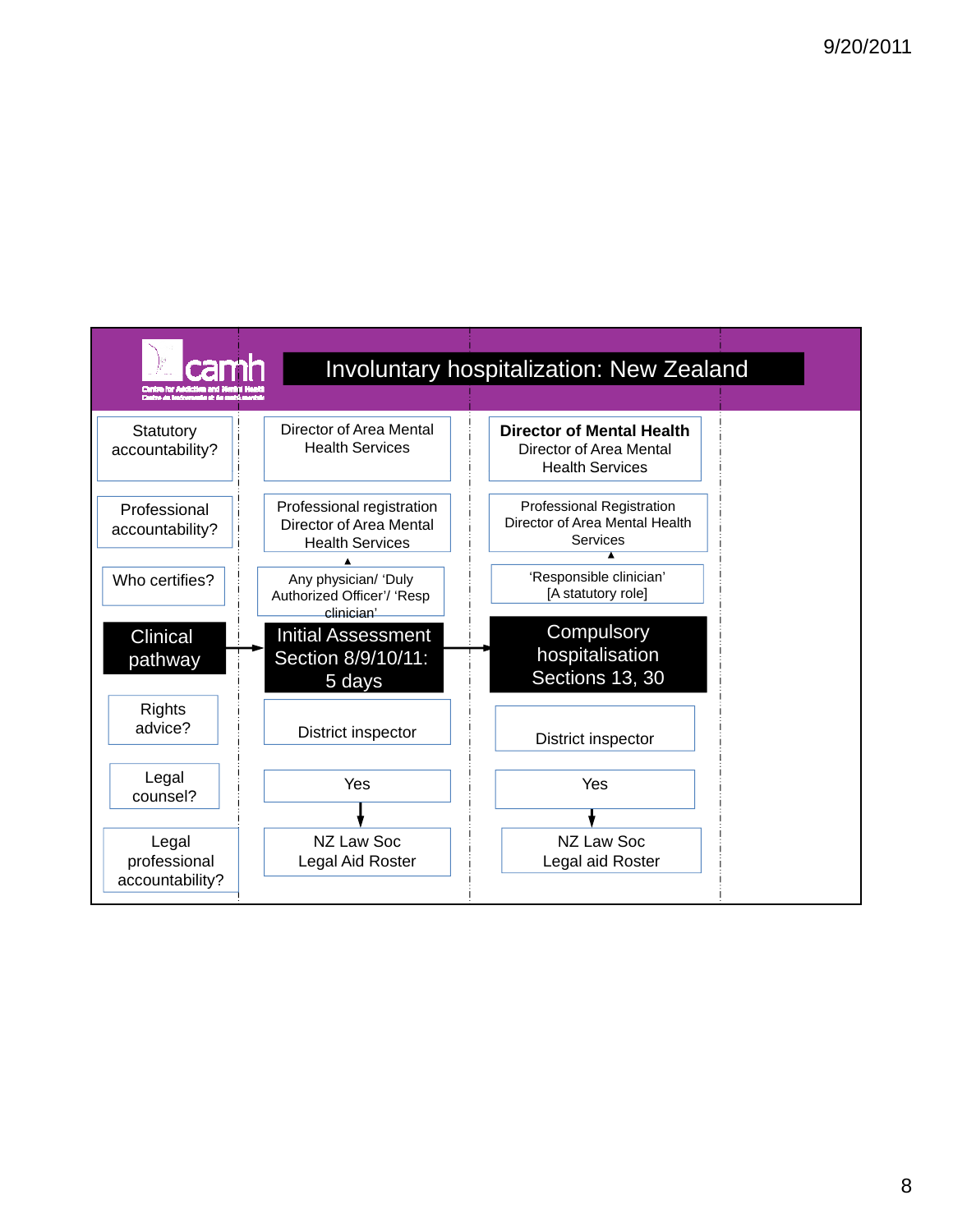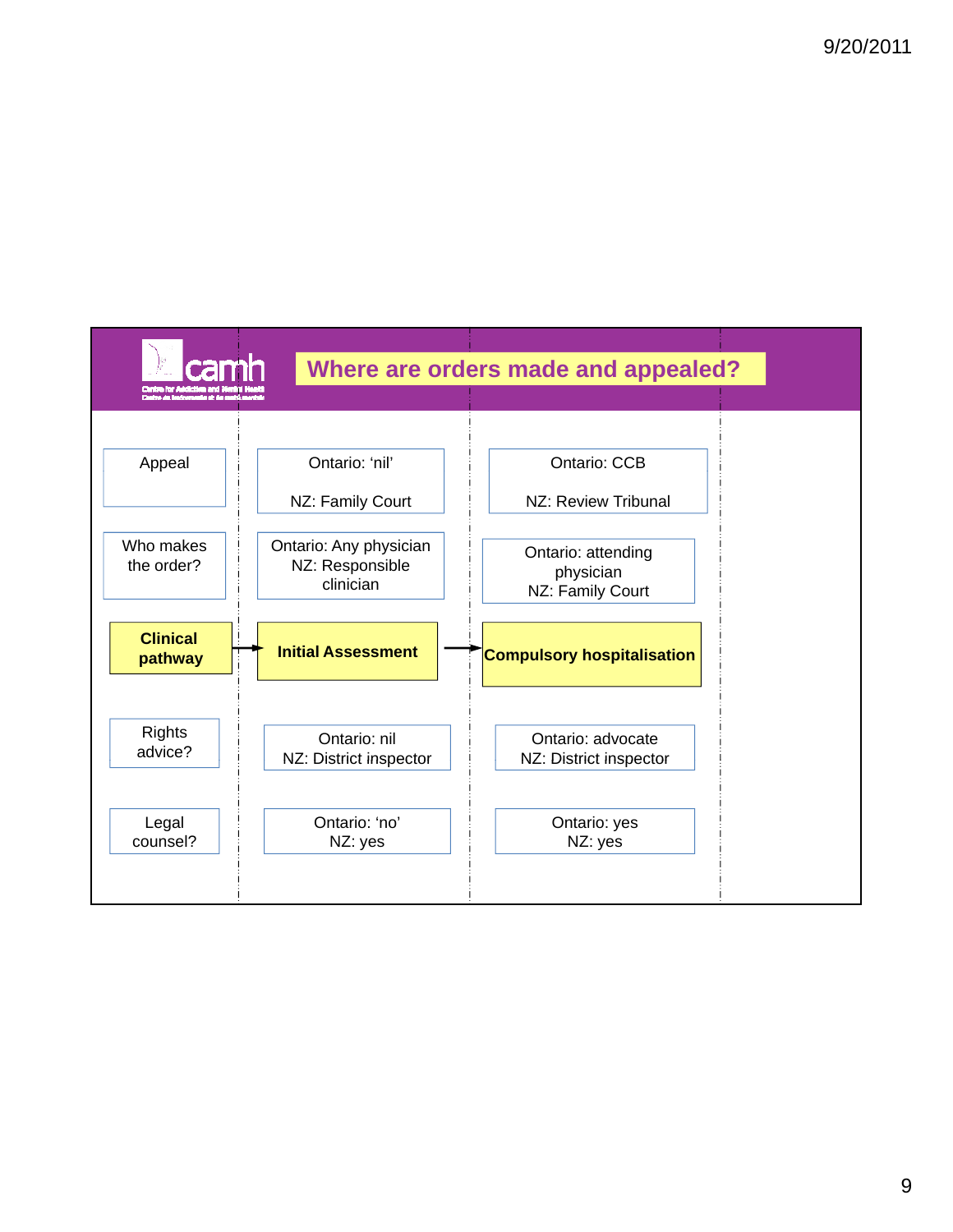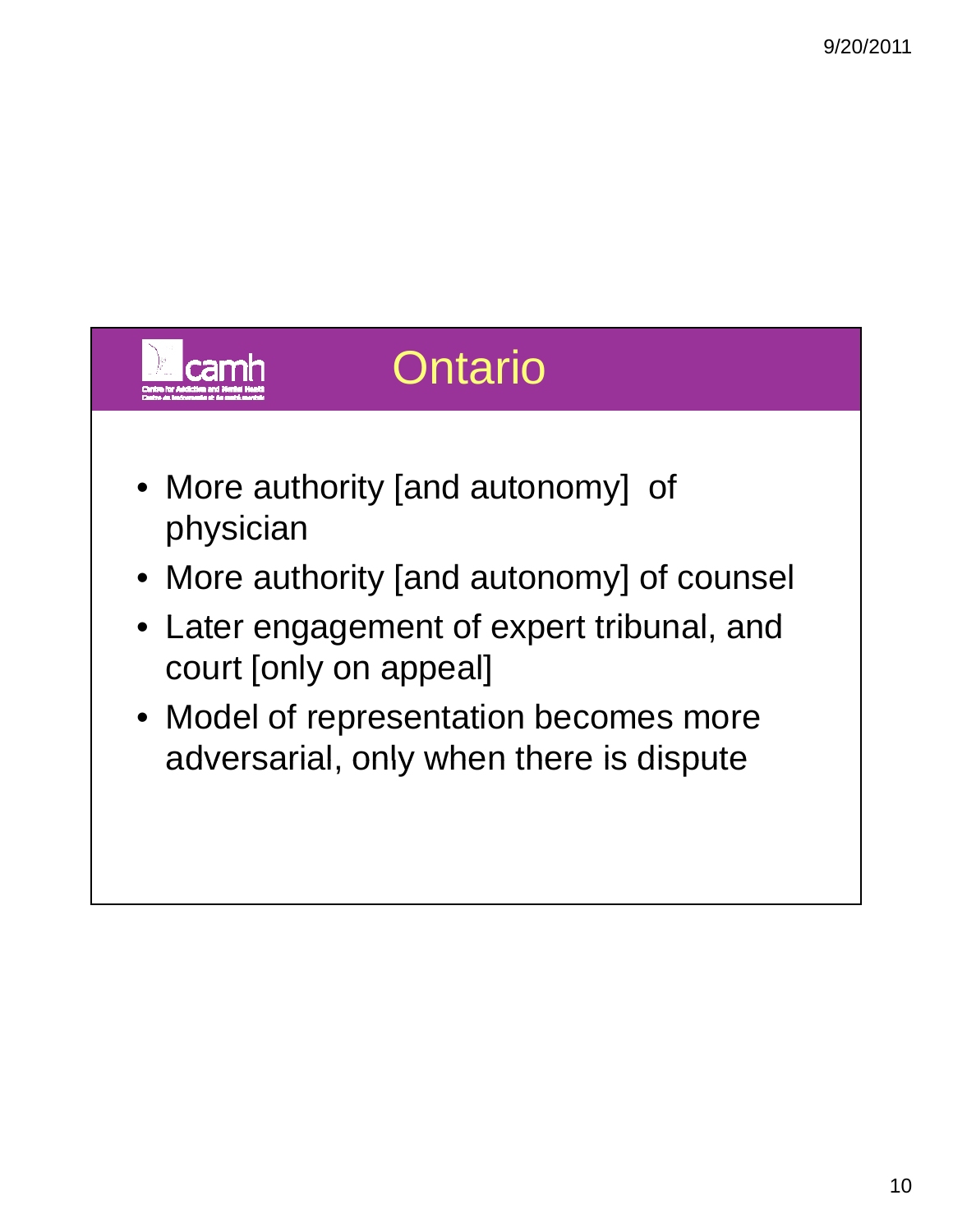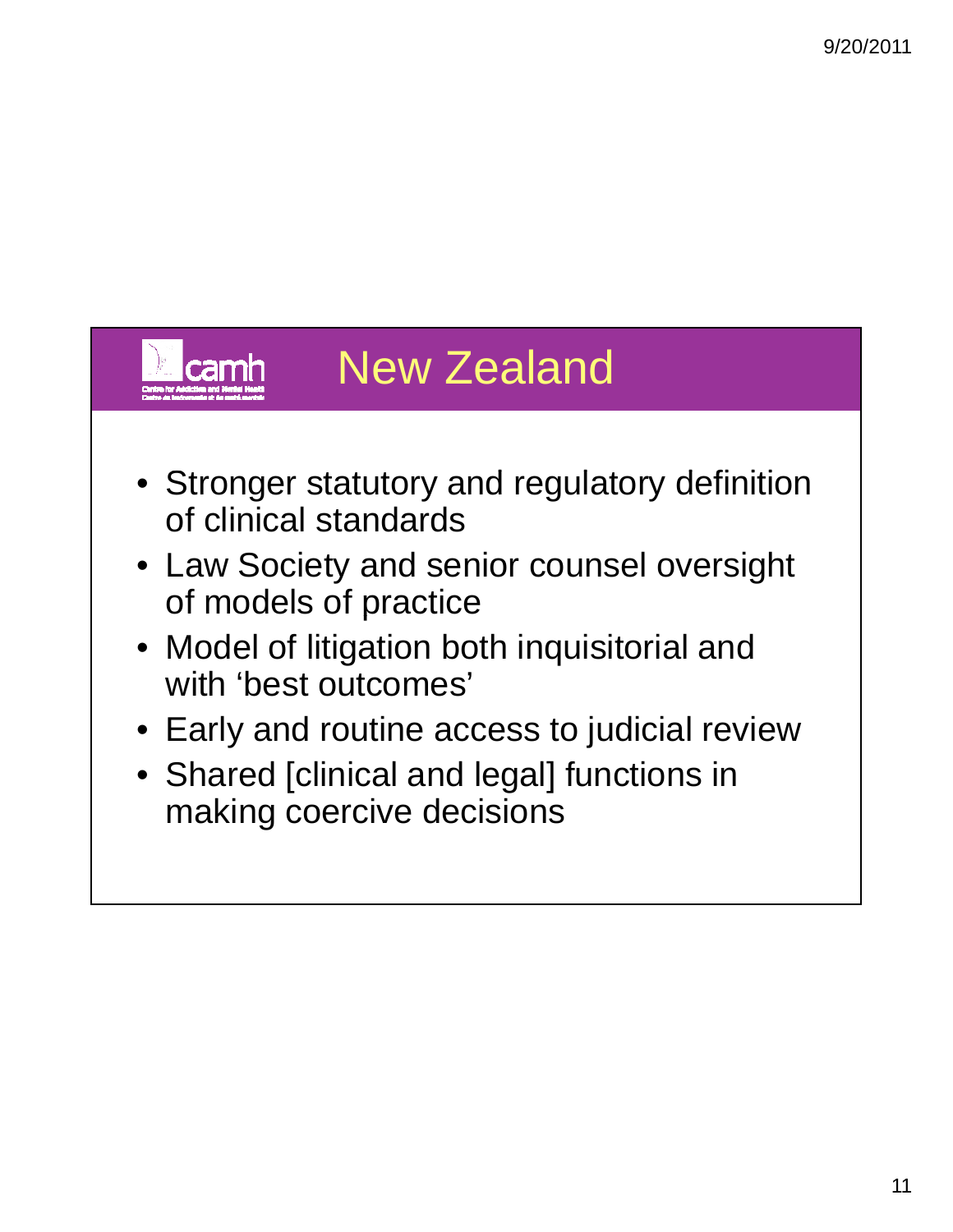#### Which is 'better'? camh

- A value judgment
- Civil commitment [inpatient and community] more commonly used in NZ
- Involuntary hospitalization is for treatment, so the 2 decisions [detention and treatment] are not separated [similar to BC]
- Court appearances routine, not always contentious or negative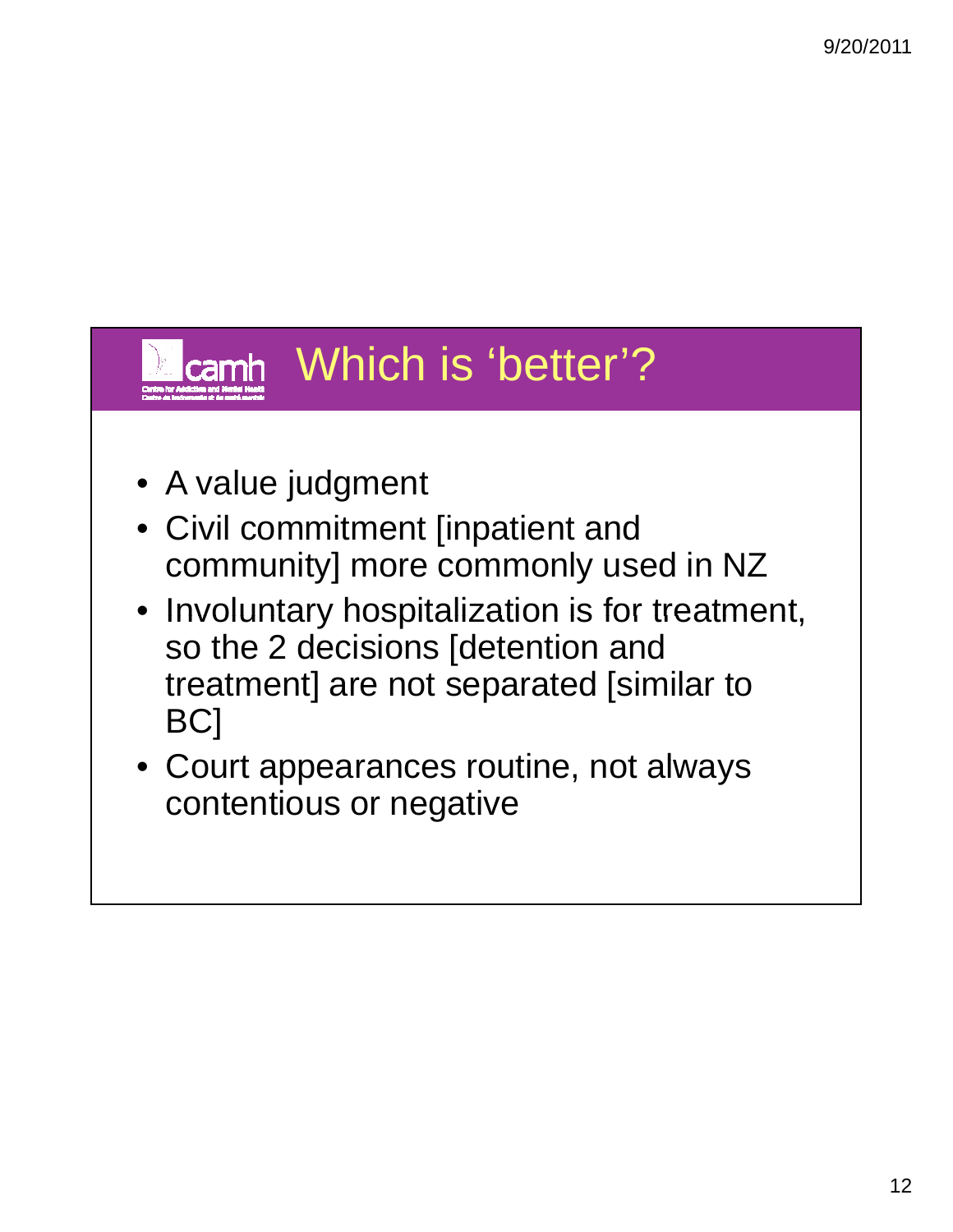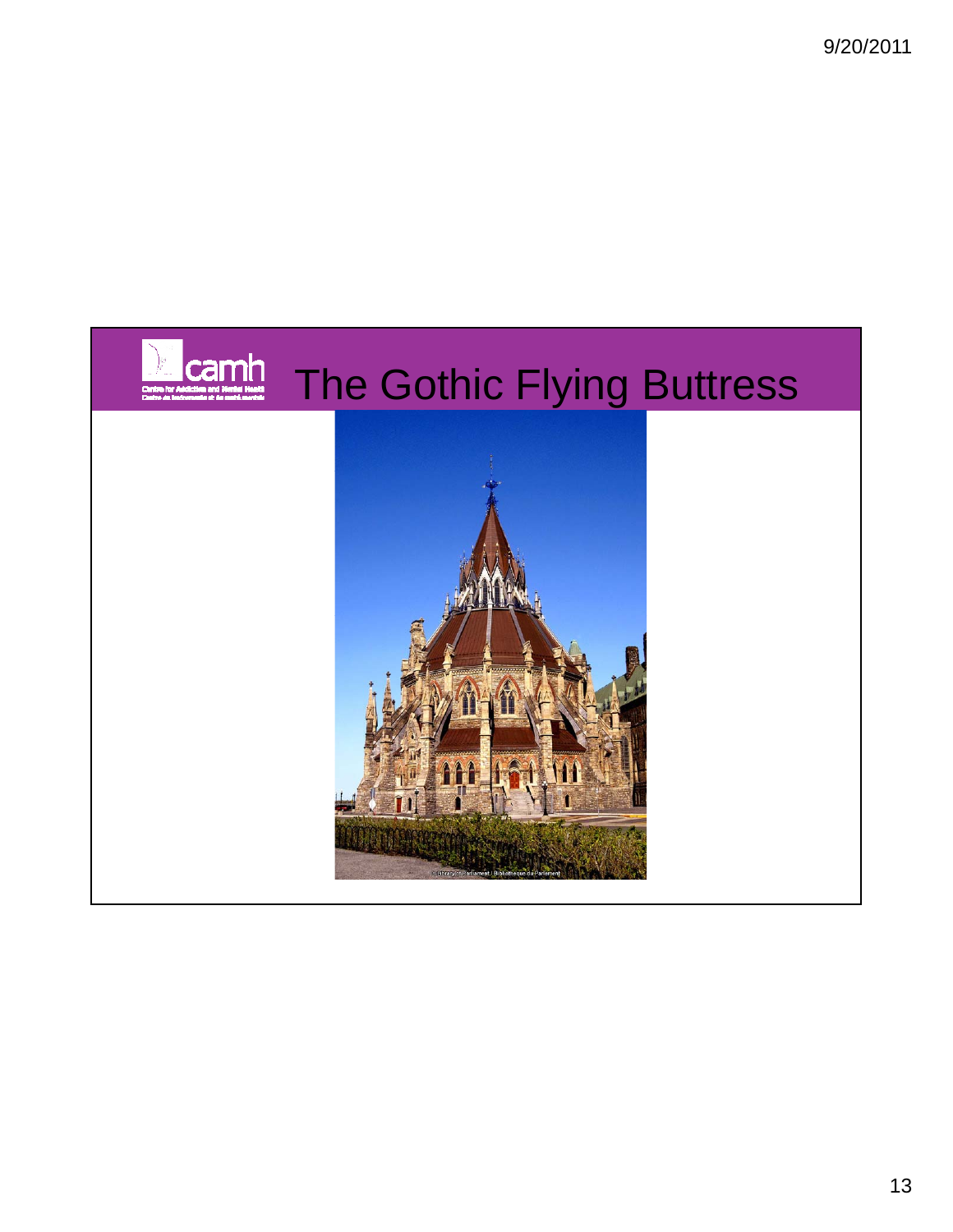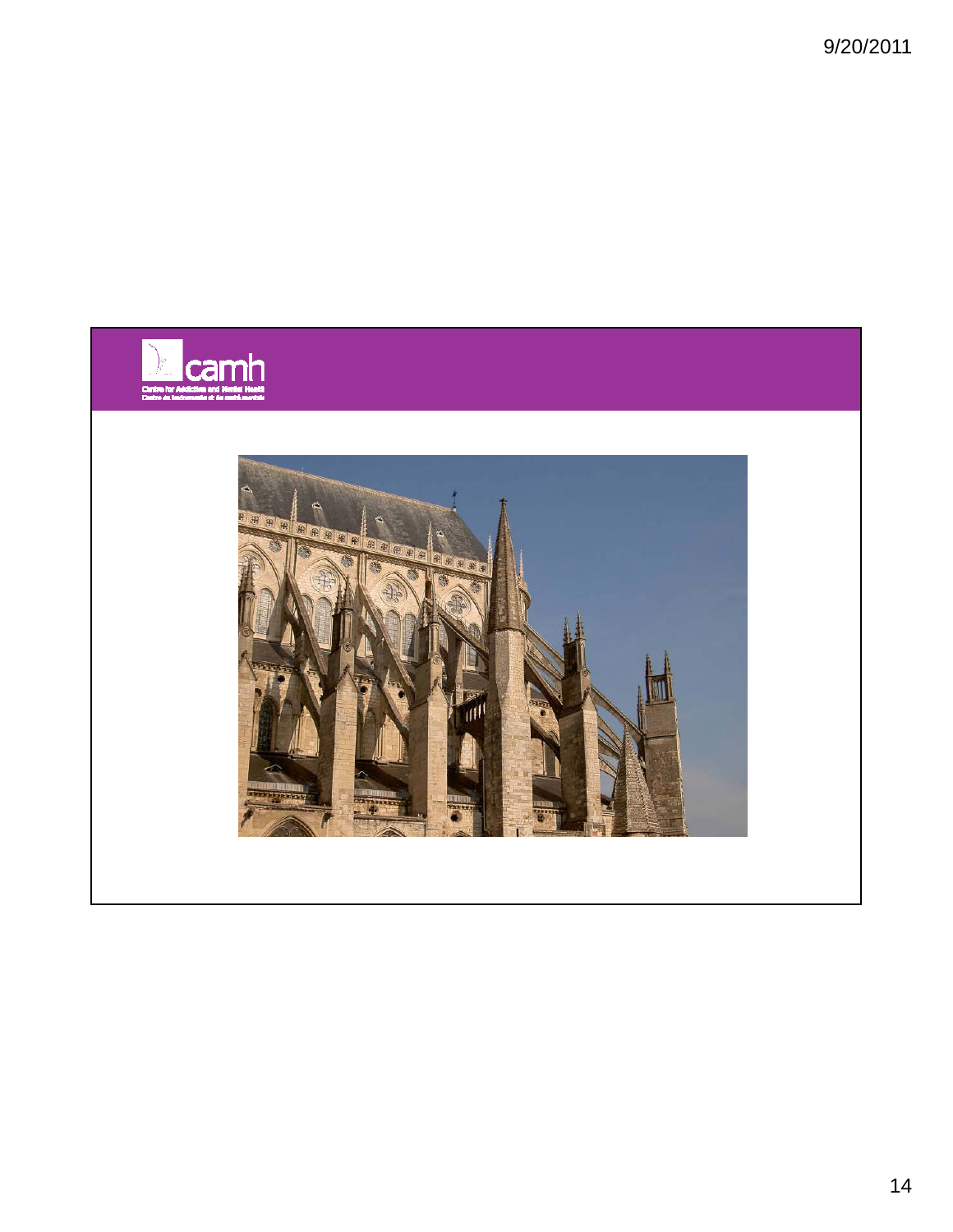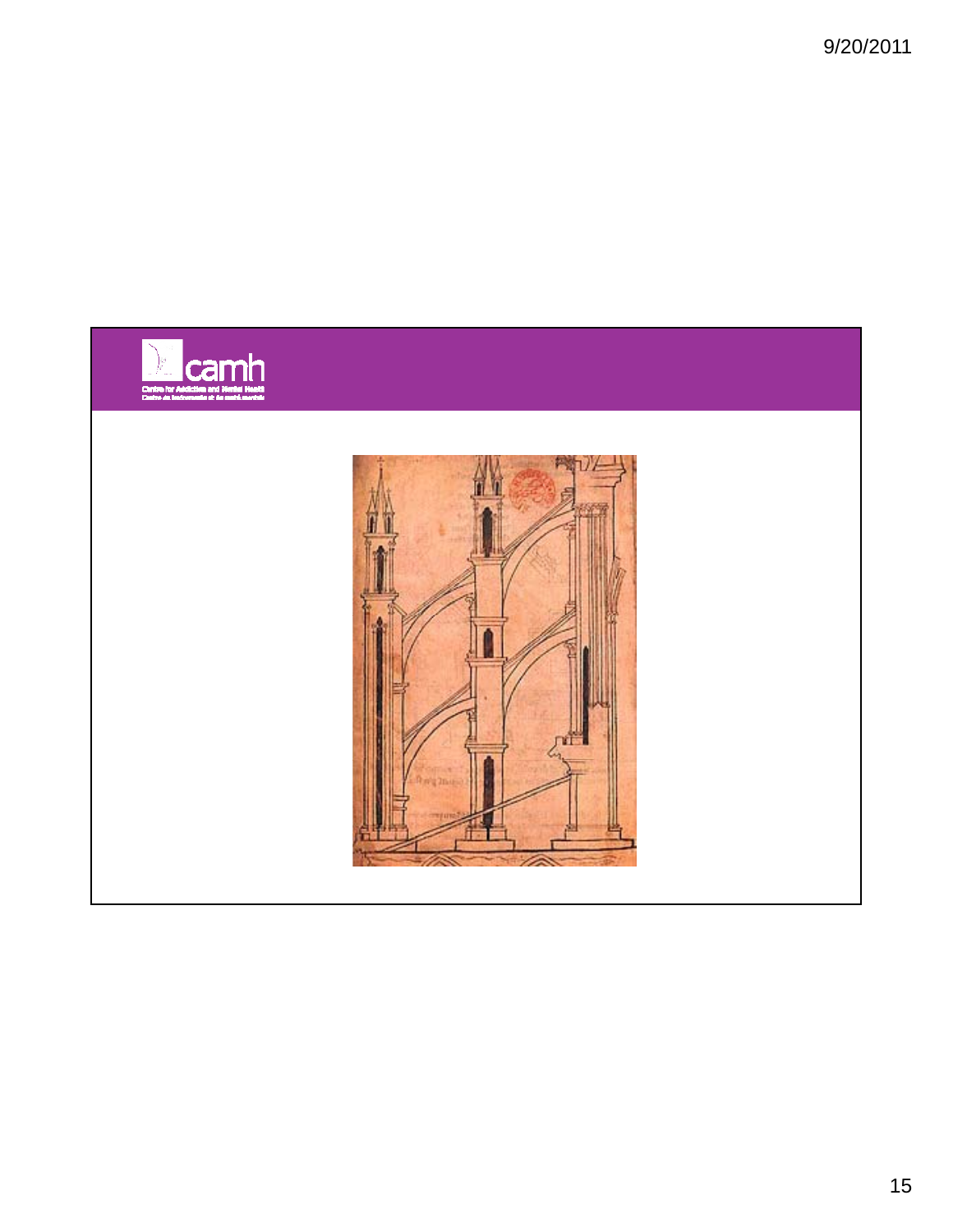